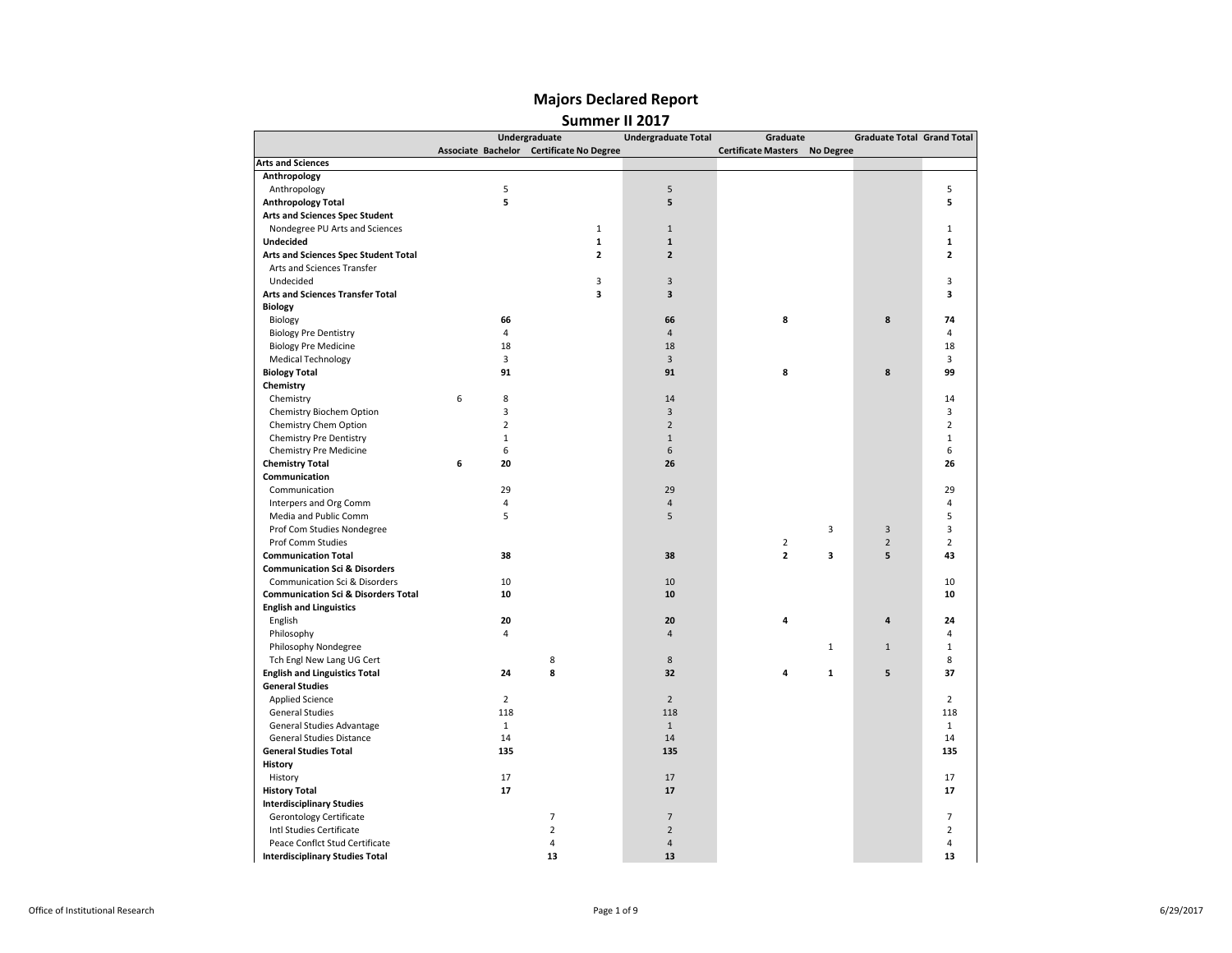|                                            |                | Summer II 2017                           |                            |                                      |   |                                   |                |
|--------------------------------------------|----------------|------------------------------------------|----------------------------|--------------------------------------|---|-----------------------------------|----------------|
|                                            |                | Undergraduate                            | <b>Undergraduate Total</b> | Graduate                             |   | <b>Graduate Total Grand Total</b> |                |
|                                            |                | Associate Bachelor Certificate No Degree |                            | <b>Certificate Masters</b> No Degree |   |                                   |                |
| Intl Language and Cul Studies              |                |                                          |                            |                                      |   |                                   |                |
| French Teaching                            | $\mathbf 1$    |                                          | $1\,$                      |                                      |   |                                   | $\mathbf{1}$   |
| Spanish                                    | $\mathbf{1}$   |                                          | $\mathbf{1}$               |                                      |   |                                   | 1              |
| Spanish Teaching                           | $\overline{2}$ |                                          | $\overline{2}$             |                                      |   |                                   | $\overline{2}$ |
| Intl Language and Cul Studies Total        | 4              |                                          | 4                          |                                      |   |                                   | 4              |
| <b>Mathematical Sciences</b>               |                |                                          |                            |                                      |   |                                   |                |
| Math Actuarial Science                     | 6              |                                          | 6                          |                                      |   |                                   | 6              |
| Math Computing                             | $\mathbf{1}$   |                                          | $\mathbf{1}$               |                                      |   |                                   | $\mathbf{1}$   |
| Mathematics                                | 6              |                                          | 6                          | $\overline{2}$                       |   | $\overline{2}$                    | 8              |
| <b>Mathematics Nondegree</b>               |                |                                          |                            |                                      | 5 | 5                                 | 5              |
| <b>Mathematics Teaching</b>                | $\overline{4}$ |                                          | $\overline{4}$             |                                      |   |                                   | $\overline{4}$ |
| <b>Mathematical Sciences Total</b>         | 17             |                                          | 17                         | $\overline{2}$                       | 5 | $\overline{7}$                    | 24             |
| <b>Modern Foreign Languages</b>            |                |                                          |                            |                                      |   |                                   |                |
| Spanish                                    | $\mathbf{1}$   |                                          | $\mathbf{1}$               |                                      |   |                                   | $\mathbf{1}$   |
| <b>Modern Foreign Languages Total</b>      | $\mathbf{1}$   |                                          | $\mathbf{1}$               |                                      |   |                                   | $\mathbf{1}$   |
| <b>Physics</b>                             |                |                                          |                            |                                      |   |                                   |                |
| Geology                                    | 3              |                                          | 3                          |                                      |   |                                   | 3              |
| Physics                                    | $\overline{7}$ |                                          | $\overline{7}$             |                                      |   |                                   | $\overline{7}$ |
| <b>Physics Teaching</b>                    | $\mathbf{1}$   |                                          | $\mathbf{1}$               |                                      |   |                                   | $\mathbf{1}$   |
| <b>Physics Total</b>                       | 11             |                                          | 11                         |                                      |   |                                   | 11             |
| <b>Political Science</b>                   |                |                                          |                            |                                      |   |                                   |                |
| Economics                                  | 5              |                                          | 5                          |                                      |   |                                   | 5              |
| <b>Political Science</b>                   | 14             |                                          | 14                         |                                      |   |                                   | 14             |
| <b>Women's Studies</b>                     | 6              |                                          | 6                          |                                      |   |                                   | 6              |
| <b>Political Science Total</b>             | 25             |                                          | 25                         |                                      |   |                                   | 25             |
| Psychology                                 |                |                                          |                            |                                      |   |                                   |                |
| Psychology                                 | 66             |                                          | 66                         |                                      |   |                                   | 66             |
| <b>Psychology Total</b>                    | 66             |                                          | 66                         |                                      |   |                                   | 66             |
| <b>Science and Other PU Transfer</b>       |                |                                          |                            |                                      |   |                                   |                |
| Pre Pharmacy                               |                | 2                                        | $\overline{2}$             |                                      |   |                                   | $\overline{2}$ |
| Undecided                                  |                | $\overline{2}$                           | $\overline{2}$             |                                      |   |                                   | $\overline{2}$ |
| <b>Science and Other PU Transfer Total</b> |                | 4                                        | 4                          |                                      |   |                                   | 4              |
| Sociology                                  |                |                                          |                            |                                      |   |                                   |                |
| Sociology                                  | 14             |                                          | 14                         |                                      |   |                                   | 14             |
| <b>Sociology Total</b>                     | 14             |                                          | 14                         |                                      |   |                                   | 14             |
| <b>Arts and Sciences Total</b>             | 6<br>478       | 9<br>21                                  | 514                        | 16                                   | 9 | 25                                | 539            |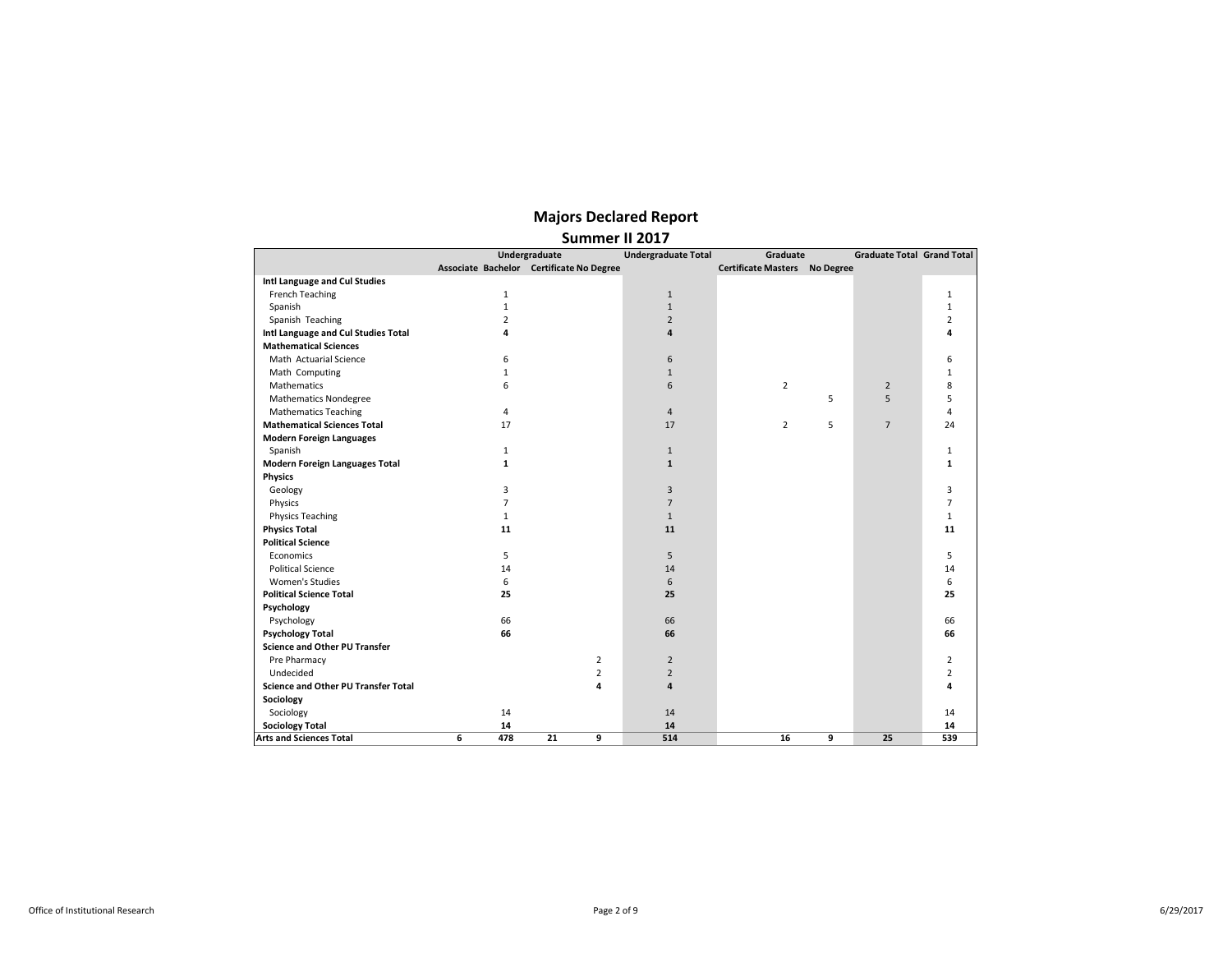|                                       |                                          | Undergraduate |    | <b>Undergraduate Total</b> | Graduate                   |           | Graduate Total Grand Total |     |
|---------------------------------------|------------------------------------------|---------------|----|----------------------------|----------------------------|-----------|----------------------------|-----|
|                                       | Associate Bachelor Certificate No Degree |               |    |                            | <b>Certificate Masters</b> | No Degree |                            |     |
| <b>Business</b>                       |                                          |               |    |                            |                            |           |                            |     |
| <b>Accounting and Finance</b>         |                                          |               |    |                            |                            |           |                            |     |
| Accounting                            | 41                                       |               | 13 | 54                         |                            |           |                            | 54  |
| <b>Accounting Certificate</b>         |                                          | 5             |    | 5                          |                            |           |                            | 5   |
| <b>Bank Management Certificate</b>    |                                          | 6             |    | 6                          |                            |           |                            | 6   |
| Finance                               | 27                                       |               | 13 | 40                         |                            |           |                            | 40  |
| <b>Accounting and Finance Total</b>   | 68                                       | 11            | 26 | 105                        |                            |           |                            | 105 |
| <b>Business Administration</b>        |                                          |               |    |                            |                            |           |                            |     |
| <b>Business General Bach</b>          |                                          |               | 20 | 20                         |                            |           |                            | 20  |
| <b>Business Special</b>               |                                          |               |    |                            |                            |           |                            | 1   |
| <b>General Administration</b>         |                                          |               |    |                            | 1                          |           | $\mathbf{1}$               | 1   |
| <b>Business Administration Total</b>  |                                          |               | 21 | 21                         | 1                          |           | $\mathbf{1}$               | 22  |
| <b>Economics</b>                      |                                          |               |    |                            |                            |           |                            |     |
| <b>Bus Econ Public Policy</b>         |                                          |               | 3  | 10                         |                            |           |                            | 10  |
| <b>Economics Total</b>                |                                          |               | 3  | 10                         |                            |           |                            | 10  |
| <b>Management and Marketing</b>       |                                          |               |    |                            |                            |           |                            |     |
| Management                            | 42                                       |               | 26 | 68                         |                            |           |                            | 68  |
| Marketing                             | 29                                       |               | 22 | 51                         |                            |           |                            | 51  |
| <b>Small Business Mgmt Certif</b>     |                                          | 2             |    | $\overline{2}$             |                            |           |                            | 2   |
| <b>Management and Marketing Total</b> | 71                                       | 2             | 48 | 121                        |                            |           |                            | 121 |
| <b>Business Total</b>                 | 146                                      | 13            | 98 | 257                        | 1                          |           | $\mathbf{1}$               | 258 |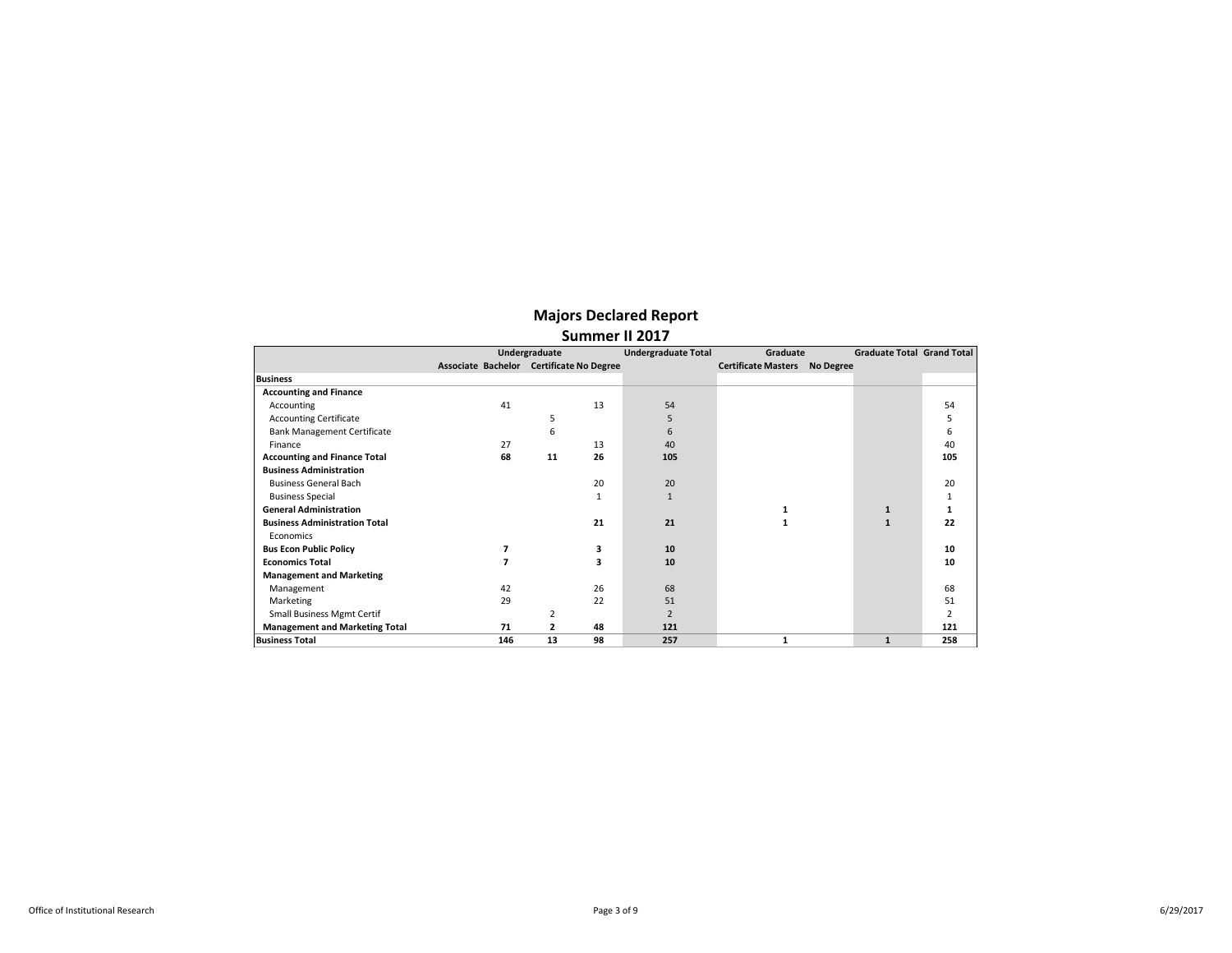|                                          |                | Undergraduate                            | <b>Undergraduate Total</b> | Graduate                             |              | <b>Graduate Total Grand Total</b> |                |
|------------------------------------------|----------------|------------------------------------------|----------------------------|--------------------------------------|--------------|-----------------------------------|----------------|
|                                          |                | Associate Bachelor Certificate No Degree |                            | <b>Certificate Masters No Degree</b> |              |                                   |                |
| <b>Education and Public Policy</b>       |                |                                          |                            |                                      |              |                                   |                |
| <b>Education General</b>                 |                |                                          |                            |                                      |              |                                   |                |
| <b>Elementary Education</b>              |                | 2                                        | $\overline{2}$             |                                      |              |                                   | 2              |
| Secondary Education                      |                | $\overline{2}$                           | $\overline{2}$             |                                      |              |                                   | $\overline{2}$ |
| Undecided                                |                | $\mathbf{1}$                             | $\mathbf{1}$               |                                      |              |                                   | $\mathbf{1}$   |
| <b>Education General Total</b>           |                | 5                                        | 5                          |                                      |              |                                   | 5              |
| <b>Educational Studies</b>               |                |                                          |                            |                                      |              |                                   |                |
| Early Childhood Education                | 7              |                                          | $\overline{7}$             |                                      |              |                                   | $\overline{7}$ |
| Elem Ed Education Policy                 | $\mathbf{1}$   |                                          | $\mathbf{1}$               |                                      |              |                                   | $\mathbf{1}$   |
| <b>Elementary Education</b>              | 79             |                                          | 79                         |                                      |              |                                   | 79             |
| <b>English Education</b>                 | $\overline{7}$ |                                          | $\overline{7}$             |                                      |              |                                   | $\overline{7}$ |
| Middle School Education                  | 12             |                                          | 12                         |                                      |              |                                   | 12             |
| Secondary Education                      | $\overline{2}$ |                                          | $\overline{2}$             |                                      |              |                                   | $\overline{2}$ |
| Social Studies Education                 | 14             |                                          | 14                         |                                      |              |                                   | 14             |
| <b>Educational Studies Total</b>         | 122            |                                          | 122                        |                                      |              |                                   | 122            |
| <b>Professional Studies</b>              |                |                                          |                            |                                      |              |                                   |                |
| Counseling                               |                |                                          |                            | 67                                   |              | 67                                | 67             |
| <b>Educational Leadership</b>            |                |                                          |                            | 9                                    |              | 9                                 | 9              |
| Pre-Educational Leadership               |                |                                          |                            |                                      | $\mathbf{1}$ | $\mathbf{1}$                      | $\mathbf{1}$   |
| <b>Special Education</b>                 |                |                                          |                            | 4                                    |              | $\overline{4}$                    | 4              |
| <b>Special Education Certificate</b>     |                |                                          |                            | $\overline{2}$                       |              | $\overline{2}$                    | $\overline{2}$ |
| <b>Special Education Nondegree</b>       |                |                                          |                            |                                      | 3            | 3                                 | 3              |
| <b>Professional Studies Total</b>        |                |                                          |                            | 80<br>$\mathbf{z}$                   | 4            | 86                                | 86             |
| <b>Public Policy</b>                     |                |                                          |                            |                                      |              |                                   |                |
| <b>Criminal Justice</b>                  | 34             |                                          | 34                         |                                      |              |                                   | 34             |
| <b>Environmental Policy</b>              | 6              |                                          | 6                          |                                      |              |                                   | 6              |
| <b>Health Services Admin</b>             | 17             |                                          | 17                         |                                      |              |                                   | 17             |
| Legal Studies                            | 4              |                                          | 4                          |                                      |              |                                   | 4              |
| Pre Public Affairs Bachelor              |                | $\overline{2}$                           | $\overline{2}$             |                                      |              |                                   | $\overline{2}$ |
| <b>Public Management</b>                 | 3              |                                          | 3                          |                                      |              |                                   | 3              |
| <b>Public Policy Total</b>               | 64             | 2                                        | 66                         |                                      |              |                                   | 66             |
| <b>Education and Public Policy Total</b> | 186            | $\overline{\phantom{a}}$                 | 193                        | $\overline{2}$<br>80                 | 4            | 86                                | 279            |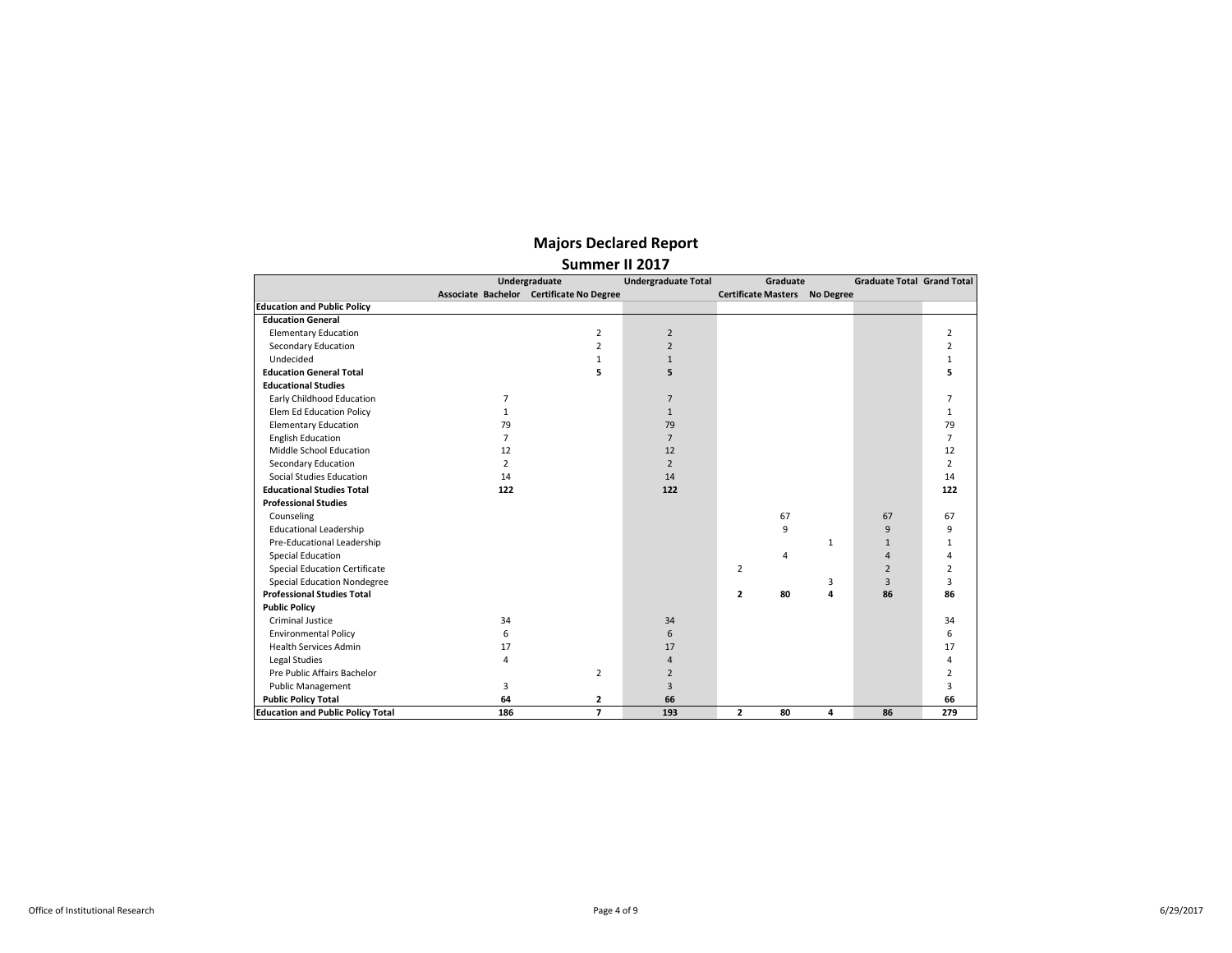|                                            |    |              | Undergraduate                            |                | <b>Undergraduate Total</b> | Graduate                             |              | <b>Graduate Total Grand Total</b> |                |
|--------------------------------------------|----|--------------|------------------------------------------|----------------|----------------------------|--------------------------------------|--------------|-----------------------------------|----------------|
|                                            |    |              | Associate Bachelor Certificate No Degree |                |                            | <b>Certificate Masters No Degree</b> |              |                                   |                |
| <b>Engineering Tech and Comp Sci</b>       |    |              |                                          |                |                            |                                      |              |                                   |                |
| <b>Civil/Mechanical Engineering</b>        |    |              |                                          |                |                            |                                      |              |                                   |                |
| Civil Engineering                          |    | 10           |                                          | 6              | 16                         |                                      |              |                                   | 16             |
| Freshman Engineering                       |    |              |                                          | $\overline{2}$ | $\overline{2}$             |                                      |              |                                   | $\overline{2}$ |
| <b>Mechanical Engineering</b>              |    | 20           |                                          | 10             | 30                         |                                      |              |                                   | 30             |
| <b>Civil/Mechanical Engineering Total</b>  |    | 30           |                                          | 18             | 48                         |                                      |              |                                   | 48             |
| <b>Computer Science</b>                    |    |              |                                          |                |                            |                                      |              |                                   |                |
| Computer Science                           |    | 47           |                                          |                | 47                         |                                      |              |                                   | 47             |
| Info Systems Application Cert              |    |              | $\mathbf{1}$                             |                | $\mathbf{1}$               |                                      |              |                                   | $\mathbf{1}$   |
| <b>Information Systems</b>                 | 10 | 10           |                                          |                | 20                         |                                      |              |                                   | 20             |
| <b>Computer Science Total</b>              | 10 | 57           | 1                                        |                | 68                         |                                      |              |                                   | 68             |
| Computer/Electrical/Info Tech              |    |              |                                          |                |                            |                                      |              |                                   |                |
| Computer Engineering Tech                  |    | 2            |                                          |                | $\overline{2}$             |                                      |              |                                   | 2              |
| <b>Electrical Engineering Tech</b>         | 4  | 6            |                                          |                | 10                         |                                      |              |                                   | 10             |
| <b>Information Technology</b>              |    | 14           |                                          |                | 14                         |                                      |              |                                   | 14             |
| Computer/Electrical/Info Tech Total        | 4  | 22           |                                          |                | 26                         |                                      |              |                                   | 26             |
| <b>Electrical/Computer Engr</b>            |    |              |                                          |                |                            |                                      |              |                                   |                |
| <b>Computer Engineering</b>                |    | 2            |                                          | 8              | 10                         |                                      |              |                                   | 10             |
| <b>Electrical Engineering</b>              |    | 5            |                                          | 10             | 15                         |                                      |              |                                   | 15             |
| Engineering                                |    |              |                                          |                |                            | $\mathbf{1}$                         |              | $\mathbf{1}$                      | $\mathbf{1}$   |
| <b>Electrical/Computer Engr Total</b>      |    | 7            |                                          | 18             | 25                         | $\mathbf{1}$                         |              | $\mathbf{1}$                      | 26             |
| Mftg/Const Engr Tech/Intr Dsgn             |    |              |                                          |                |                            |                                      |              |                                   |                |
| Architectural Engr Tech                    | 1  |              |                                          |                | $\mathbf{1}$               |                                      |              |                                   | $\mathbf{1}$   |
| Construction Engineering Tech              |    | 10           |                                          |                | 10                         |                                      |              |                                   | 10             |
| Industrial Engineering Tech                | 3  | $\mathbf{1}$ |                                          |                | $\overline{4}$             |                                      |              |                                   | 4              |
| Mechanical Engineering Tech                | 10 | 31           |                                          |                | 41                         |                                      |              |                                   | 41             |
| Mftg/Const Engr Tech/Intr Dsgn Total       | 14 | 42           |                                          |                | 56                         |                                      |              |                                   | 56             |
| Org Leadership and Supervision             |    |              |                                          |                |                            |                                      |              |                                   |                |
| Org Leadership Spvn Non Degree             |    |              |                                          |                |                            |                                      | $\mathbf{1}$ | $\mathbf{1}$                      | $\mathbf{1}$   |
| Org Leadership Supervision                 | 5  | 58           |                                          |                | 63                         | 5                                    |              | 5                                 | 68             |
| Org Leadership and Supervision Total       | 5  | 58           |                                          |                | 63                         | 5                                    | 1            | 6                                 | 69             |
| <b>Engineering Tech and Comp Sci Total</b> | 33 | 216          | $\mathbf{1}$                             | 36             | 286                        | 6                                    | $\mathbf{1}$ | $\overline{7}$                    | 293            |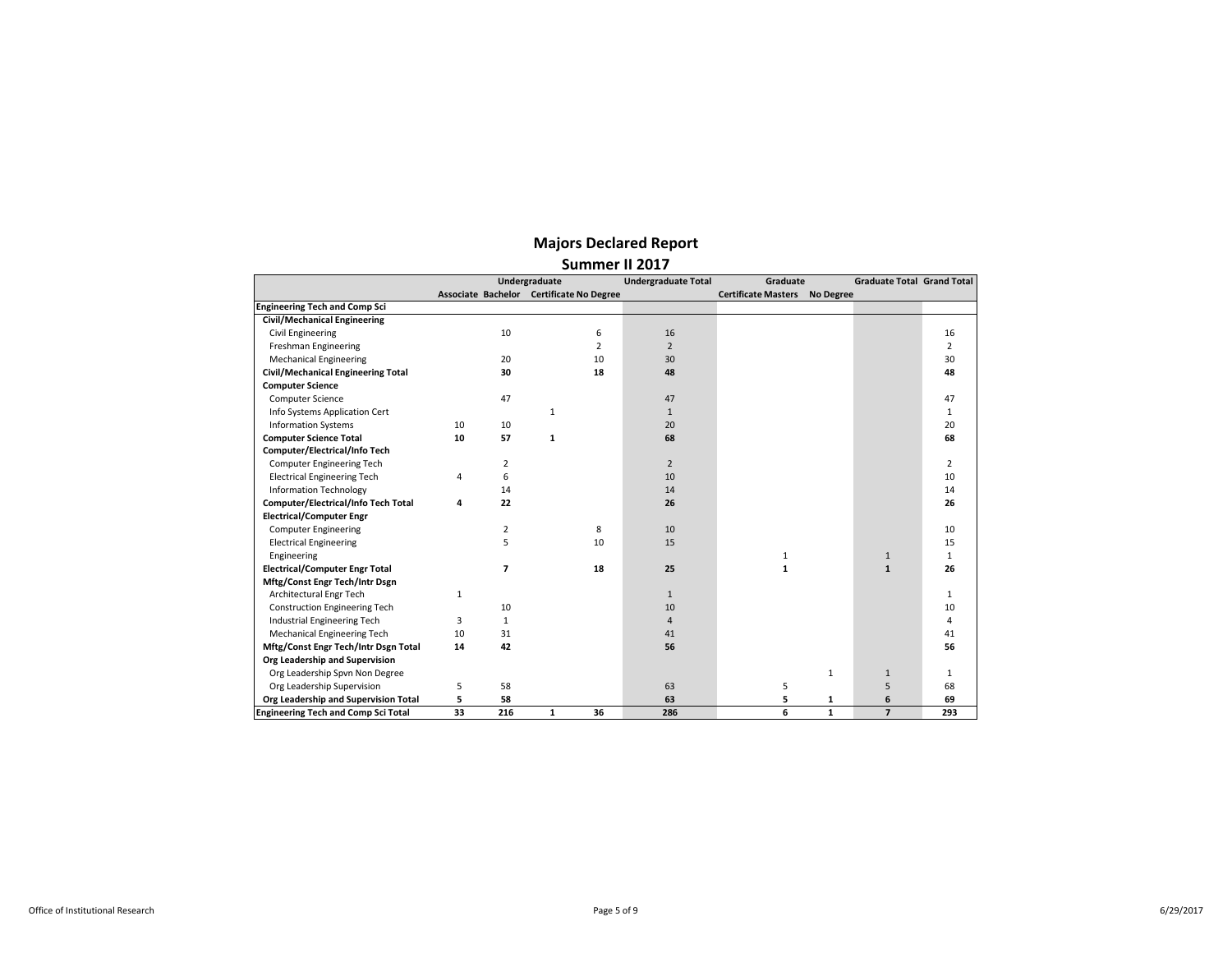|                                           | Undergraduate |     |                | <b>Undergraduate Total</b>               | Graduate |                            | <b>Graduate Total Grand Total</b> |    |     |
|-------------------------------------------|---------------|-----|----------------|------------------------------------------|----------|----------------------------|-----------------------------------|----|-----|
|                                           |               |     |                | Associate Bachelor Certificate No Degree |          | <b>Certificate Masters</b> | No Degree                         |    |     |
| <b>Health and Human Services</b>          |               |     |                |                                          |          |                            |                                   |    |     |
| <b>Dental Education</b>                   |               |     |                |                                          |          |                            |                                   |    |     |
| Dental Assisting Certificate              |               |     | $\overline{2}$ | 1                                        | 3        |                            |                                   |    |     |
| Dental Hygiene                            |               | 8   |                | 9                                        | 17       |                            |                                   |    | 17  |
| Dental Lab Technology                     | 1             |     |                |                                          |          |                            |                                   |    |     |
| <b>Dental Technology</b>                  |               |     |                | 1                                        |          |                            |                                   |    |     |
| <b>Dental Education Total</b>             | 1             | 8   | $\mathbf{z}$   | 11                                       | 22       |                            |                                   |    | 22  |
| <b>Hospitality and Tourism Mgmt</b>       |               |     |                |                                          |          |                            |                                   |    |     |
| <b>Hospitality Management</b>             |               | 17  |                | 8                                        | 25       |                            |                                   |    | 25  |
| <b>Hospitality and Tourism Mgmt Total</b> |               | 17  |                | 8                                        | 25       |                            |                                   |    | 25  |
| <b>Human Services</b>                     |               |     |                |                                          |          |                            |                                   |    |     |
| <b>Human Services</b>                     |               | 24  |                | 23                                       | 47       |                            |                                   |    | 47  |
| <b>Human Services Total</b>               |               | 24  |                | 23                                       | 47       |                            |                                   |    | 47  |
| Med Imaging and Radiologic Sci            |               |     |                |                                          |          |                            |                                   |    |     |
| <b>Medical Imaging</b>                    |               | 2   |                | 6                                        | 8        |                            |                                   |    | 8   |
| Med Imaging and Radiologic Sci Total      |               | 2   |                | 6                                        | 8        |                            |                                   |    | 8   |
| <b>Nursing</b>                            |               |     |                |                                          |          |                            |                                   |    |     |
| Nursing                                   |               | 102 |                | 44                                       | 146      | 13                         |                                   | 13 | 159 |
| <b>Nursing Total</b>                      |               | 102 |                | 44                                       | 146      | 13                         |                                   | 13 | 159 |
| <b>Health and Human Services Total</b>    |               | 153 | $\mathbf{z}$   | 92                                       | 248      | 13                         |                                   | 13 | 261 |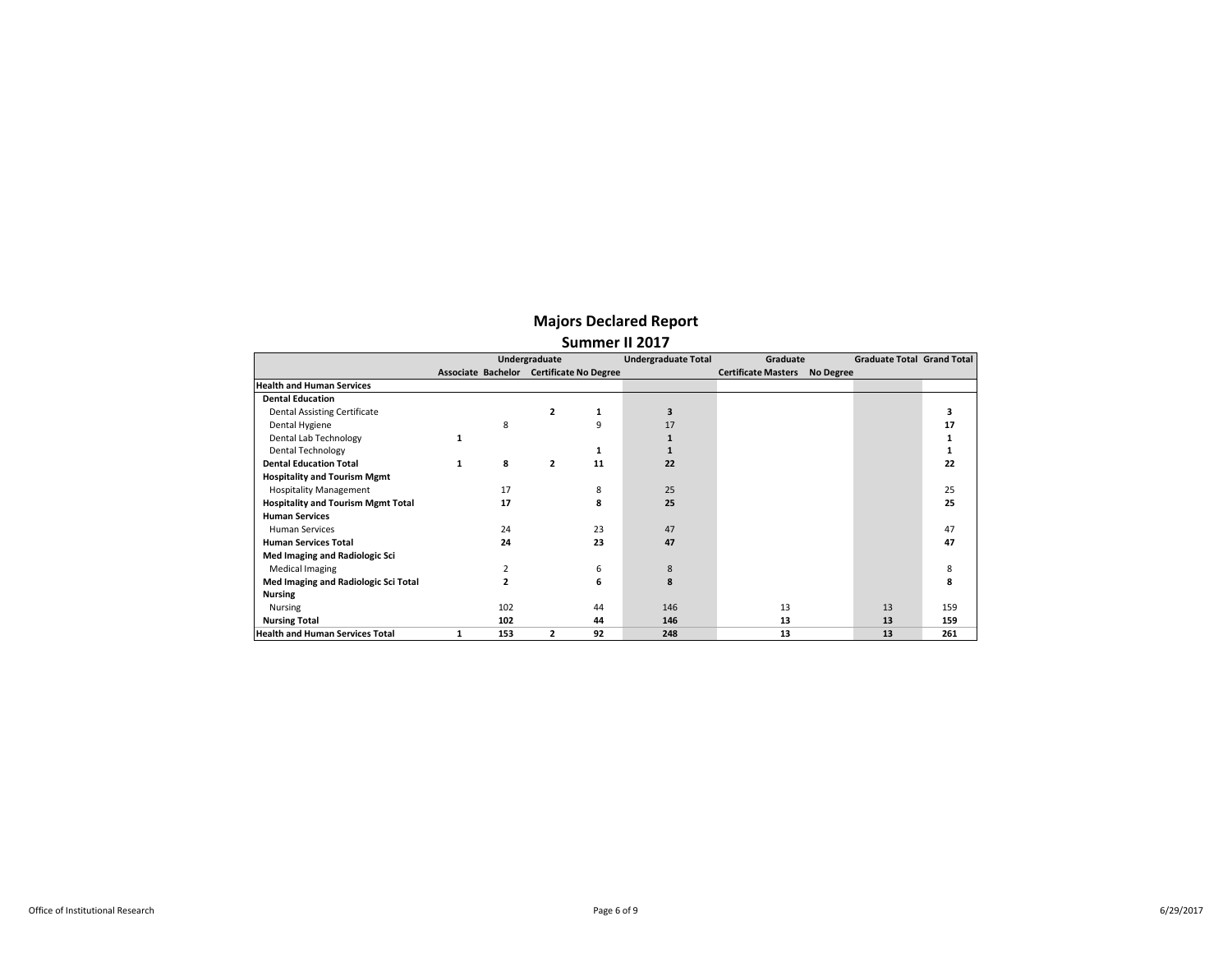|                            | Undergraduate |                                          | <b>Undergraduate Total</b> | Graduate                             |  | Graduate Total Grand Total |  |
|----------------------------|---------------|------------------------------------------|----------------------------|--------------------------------------|--|----------------------------|--|
|                            |               | Associate Bachelor Certificate No Degree |                            | <b>Certificate Masters No Degree</b> |  |                            |  |
| <b>Labor Studies</b>       |               |                                          |                            |                                      |  |                            |  |
| <b>Labor Studies</b>       |               |                                          |                            |                                      |  |                            |  |
| Labor Studies              |               |                                          |                            |                                      |  |                            |  |
| <b>Labor Studies Total</b> |               |                                          |                            |                                      |  |                            |  |
| Labor Studies Total        |               |                                          |                            |                                      |  |                            |  |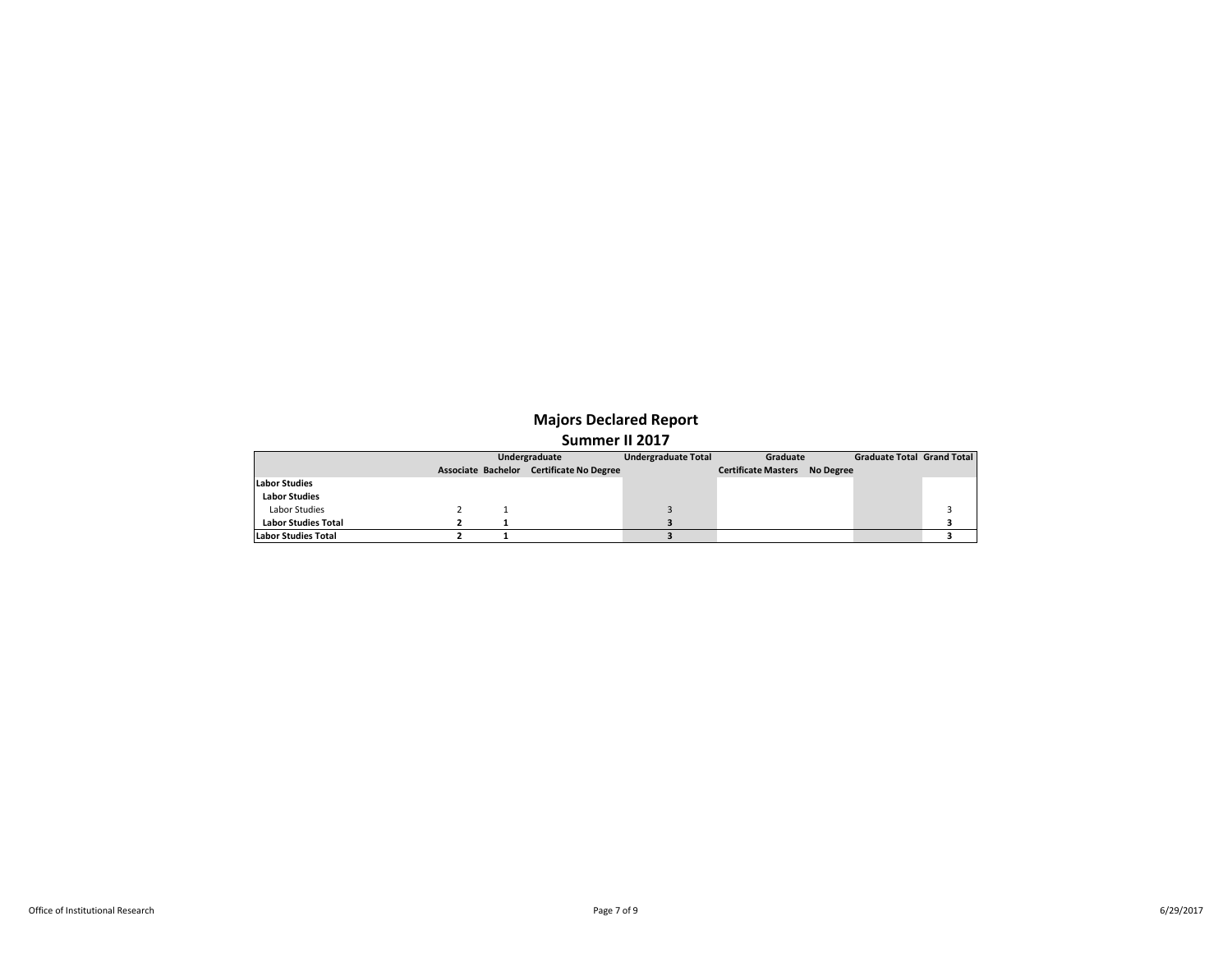|                                                | Undergraduate                            | <b>Undergraduate Total</b> | Graduate                                | <b>Graduate Total Grand Total</b> |                |
|------------------------------------------------|------------------------------------------|----------------------------|-----------------------------------------|-----------------------------------|----------------|
|                                                | Associate Bachelor Certificate No Degree |                            | <b>Certificate Masters</b><br>No Degree |                                   |                |
| <b>Unit of Affiliated Programs</b>             |                                          |                            |                                         |                                   |                |
| <b>Collegiate Connection</b>                   |                                          |                            |                                         |                                   |                |
| High School Student Non Degree                 | 31                                       | 31                         |                                         |                                   | 31             |
| <b>Collegiate Connection Total</b>             | 31                                       | 31                         |                                         |                                   | 31             |
| <b>Mastodon Advising Center</b>                |                                          |                            |                                         |                                   |                |
| Engl As A Second Language                      | 1                                        | $\mathbf{1}$               |                                         |                                   | 1              |
| Non Degree No Option                           |                                          |                            |                                         |                                   |                |
| Undecided                                      |                                          |                            |                                         |                                   |                |
| <b>Mastodon Advising Center Total</b>          | 15                                       | 15                         |                                         |                                   | 15             |
| <b>Student Success &amp; Transitions</b>       |                                          |                            |                                         |                                   |                |
| Allied Health Sciences Pathway                 | 11                                       | 11                         |                                         |                                   | 11             |
| Business and Leadership Pathwy                 | 14                                       | 14                         |                                         |                                   | 14             |
| <b>Education Pathway</b>                       | <sub>8</sub>                             | 8                          |                                         |                                   | 8              |
| Engineering and Sci Pathway                    | 19                                       | 19                         |                                         |                                   | 19             |
| Non Degree No Option                           | 60                                       | 60                         |                                         |                                   | 60             |
| Polytechnic Pathway                            | 2                                        | $\overline{2}$             |                                         |                                   | $\overline{2}$ |
| Soc Sci and Humanities Pathway                 | 18                                       | 18                         |                                         |                                   | 18             |
| Undecided                                      |                                          | $\mathbf{1}$               |                                         |                                   |                |
| Visiting Regional Campus Trans                 | 84                                       | 84                         |                                         |                                   | 84             |
| <b>Student Success &amp; Transitions Total</b> | 217                                      | 217                        |                                         |                                   | 217            |
| <b>Unit of Affiliated Programs Total</b>       | 263                                      | 263                        |                                         |                                   | 263            |